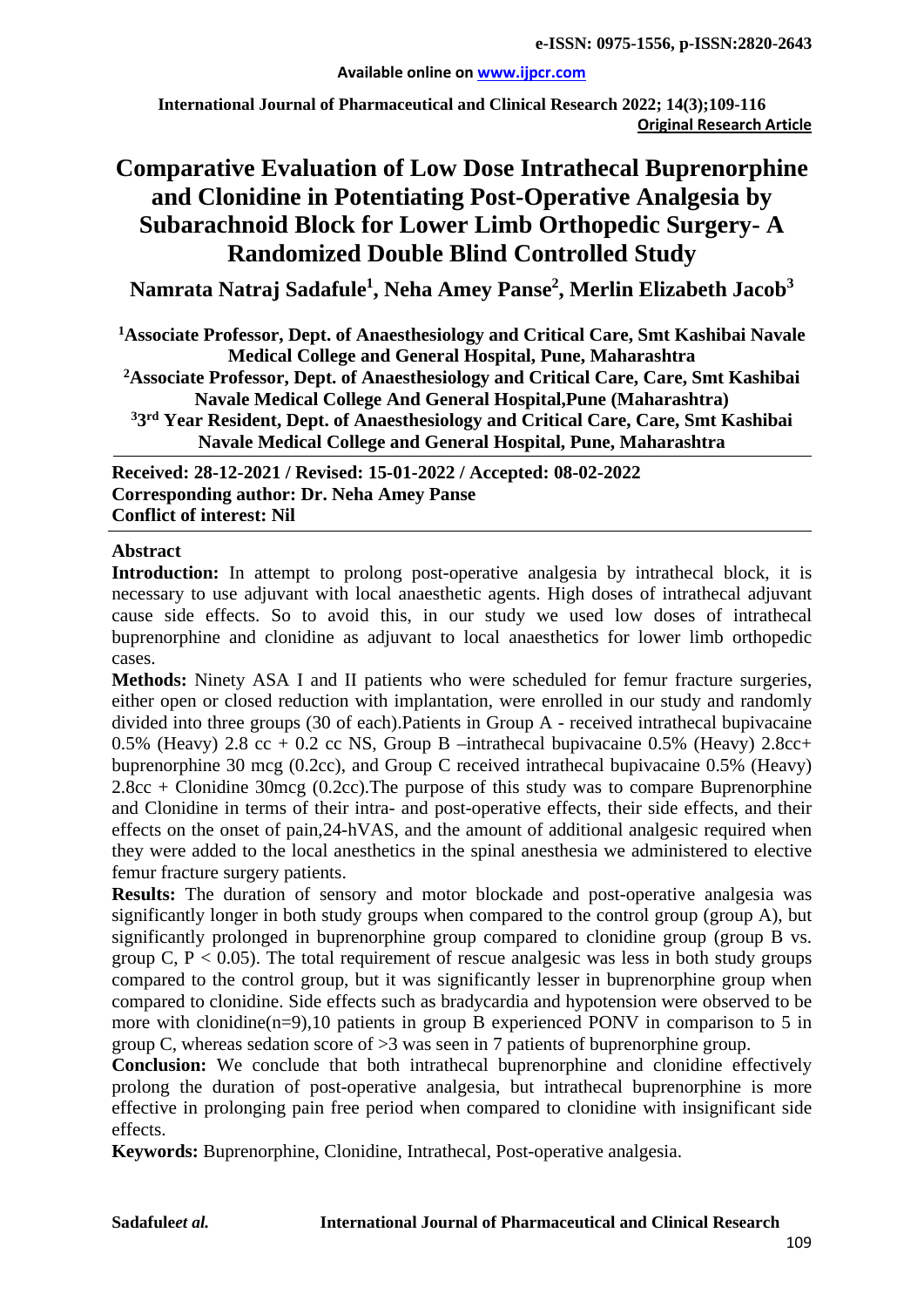This is an Open Access article that uses a fund-ing model which does not charge readers or their institutions for access and distributed under the terms of the Creative Commons Attribution License (http://creativecommons.org/licenses/by/4.0) and the Budapest Open Access Initiative (http://www.budapestopenaccessinitiative.org/read), which permit unrestricted use, distribution, and reproduction in any medium, provided original work is properly credited.

# **Introduction**

Post-operative recovery largely depends on the control of pain following surgery. Pain which is an unpleasant sensory and motor experience often hinders ambulation due to potential tissue damage[1]. In the present times, regional anesthesia is preferred because of its economic feasibility, rapid onset, accuracy, and relative ease of administration. Subarachnoid block using 0.5% hyperbaric bupivacaine is the most commonly used technique in patients undergoing lower limb and lower abdominal surgeries[2].

Opioids administered via intrathecal route along with local anesthetics (LA) synergize the analgesic effect of LA to relieve post-operative pain [1]. They prolong the duration of subarachnoid block and post-operative analgesia and potentiate recovery with reduced hospital stay. Buprenorphine, a semi synthetic opioid, is a µ-receptor agonist, an effective analgesic and is 25–100 times more potent than morphine[3]. At higher doses side effects such as pruritus, drowsiness, nausea, vomiting, and delayed respiratory depression are encountered. To overcome these adverse effects, other non-opioid adjuvant including alpha agonists such as clonidine and dexmedetomidine are being used[4].

Clonidine, an alpha-2 receptor agonist has been widely studied as adjuvant to LA and the results are very promising[4]. Yet, there are certain shortcomings, such as brady cardia and hypotension, which need to be considered [5]. Higher doses of buprenorphine and clonidine exert certain limitations, so to overcome these adverse effects with high intrathecal doses; we conducted this study using low doses of these drugs.

The primary objective was to evaluate the subarachnoid block in terms of the duration of sensory and motor blockade

while the secondary objectives were to study the duration of post-operative analgesia, the hemodynamic parameters, and the total rescue analgesic requirement over 24h.

#### **Materials and Methods:**

Patients of either gender, in age group 20– 60 years with a BMI<30kg/m2, belonging to the American Society of Anesthesiologists (ASA) physical status I and II scheduled for femur fracture surgeries under spinal anesthesia were enrolled for this study while patients who refused to participate in the study or those with pre-existing hypotension, bradycardia, significant coagulopathies, and /orallergies to LA were excluded from this study. A written informed consent was obtained from all enrolled patients (SKNMC/ethics/App/2021/786). All patients who were enrolled in the study were randomly divided into three groups using the chit-in-a box technique.

Group A had 30 patients who were administered intrathecalbupivacaine 0.5% (Heavy)  $2.8cc + 0.2$  cc NS. Group B with 30 patients were given intrathecal bupivacaine $0.5 \%$  (Heavy)  $2.8 \text{ cc } +$ buprenorphine 30 mcg (0.2 cc). Group C also had 30 patients and were administered intrathecal bupivacaine 0.5% (Heavy) 2.8cc+ Clonidine 30mcg (0.2cc).

All patients involved in this study underwent a detailed preanesthetic evaluation. The anesthesia and surgical plan were explained to patients in their language, so as to ensure that they could comprehend and a written informed consent was then obtained. Patients were also explained about the use of their data for research purpose and a written consent was obtained for the same. On the day of surgery, each patient was reviewed in the pre-operative room, overnight fasting of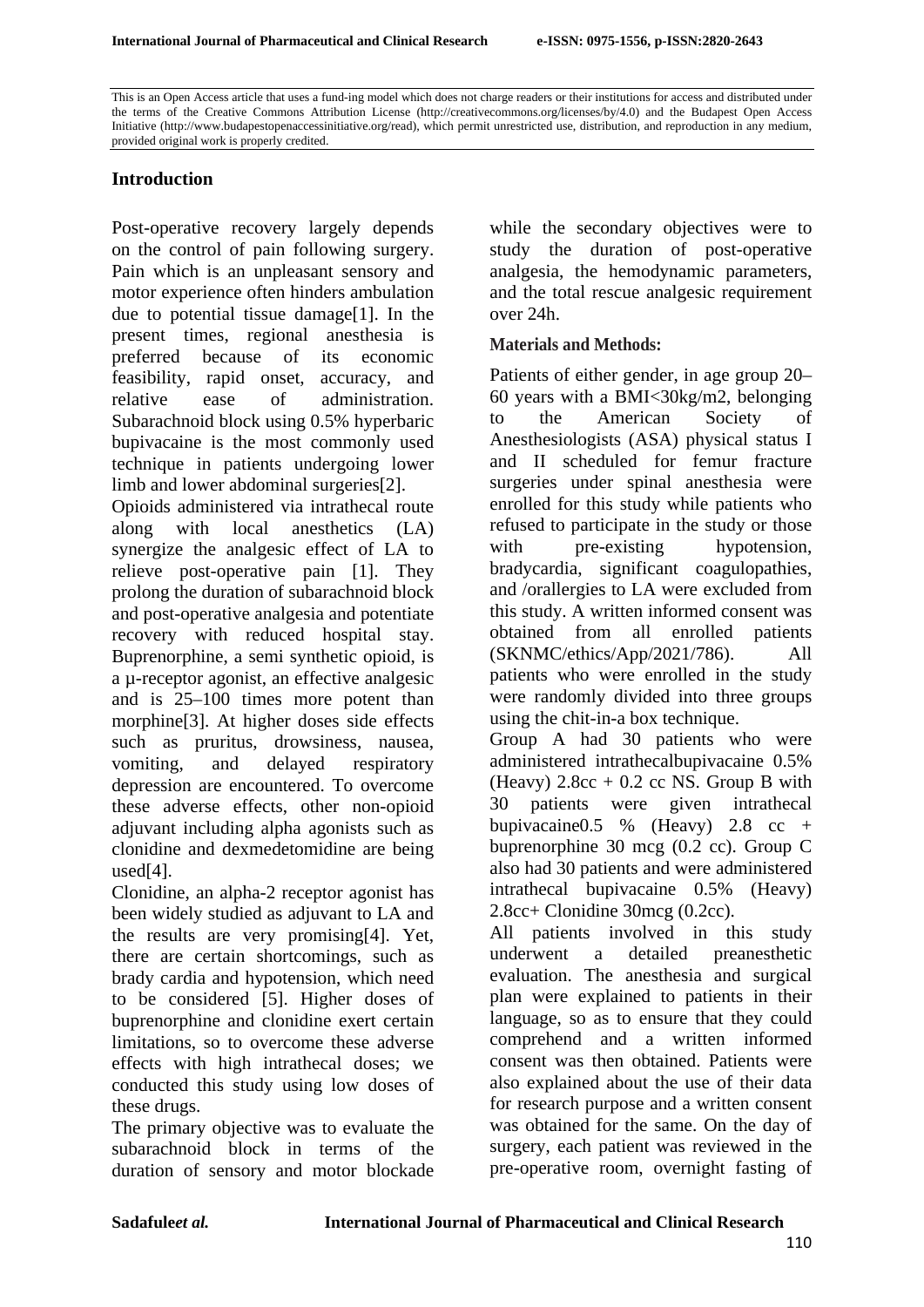minimum 8h was ensured, the patency of IV cannula was confirmed and their baseline pulse rates, and blood pressures were noted.

All standard monitors such as pulse oximeter, ECG leads, and non-invasive blood pressure monitoring were attached. Patients were preloaded with ringer's lactate at the rate of 10ml/kg and inj. ondensetron 4mg IV was administered. The patients were then positioned for subarachnoid block. Under strict aseptic precautions, lumbar puncture was done at L3–L4 interspace using 26-gauge Quincke spinal needle. After ensuring free flow of CSF, patients received the group specific drug. The observing anaestheist was blinded to the intrathecal administration of the drug.

Sensory blockade was assessed using the pin prick method and was graded using the 3-point scale[6]. 0-normal, 1-loss of sensation to pinprick, 2-loss of sensation to touch.

The duration of sensory block was defined as the time interval between completions of LA administration to complete recovery of sensation (grade0). Sensory blockade was assessed every 2 min until T8 dermatome was achieved. The highest level of sensory block was evaluated by pinprick at midclavicular line anteriorly every 2min for 15min after the injection, thereafter every 5min for next 15min.

Motor blockade was recorded by using Modified BromageScale[7]

Intraoperatively, hemodynamic variables such as pulse rate, systolic blood pressure, diastolic blood pressure, mean blood pressure, oxygen saturation, and respiratory rate were initially measured at 5,10,15,20,25,30 intervals and every 15min thereafter until the end of surgery and then half hourly during the postoperative period in PACU and every 2 hourly after discharge from PACU to the ward until the first rescue analgesic was given.

The duration of post-operative analgesia was recorded using a Visual Analog Scale(VAS) 0–10[8]. VAS was assessed everyhalf an hour until the first 6h and then hourly until 24h. Once the patient begins to experience pain with  $VAS > 4$ (VAS 1–3is a bearable pain which the patient can accept), it is considered the end point of analgesic action of the drugs and study was terminated. Rescue analgesic – Inj. Diclofenac 1.5mg\kgIMgiven.

0 - No pain1–3-Mildpain

4–6-Moderatepain >6 – Severe pain and sedation score. The time for first rescue analgesic was taken as the duration of post-operative analgesia.

Residual sedation was assessed using the Ramsay Sedation Score as given under[9].

Patients were observed for complication ssuch as nausea, vomiting, pruritis, bradycardia, hypotension, convulsion, hematoma, dryness of mouth and respiratory depression.

# **Statistical Analysis**

Sample size was calculated based on the previous study by Arora et al. [10]. To attain a confidence level of 95% and the test power of 80%, a minimum of 25 patients were needed in each group. Considering the dropouts a sample of 30 was taken in each group and 90 patients were enrolled for the study. All values are reported as mean  $\pm$  standard deviation (SD). Chi-square/Fischer exact test was used to find the significance of study parameters on a categorical scale between two or more groups. Unpaired Student's ttest was

Used for intergroup comparison of various data obtained such as the duration of sensory and motor blockade and duration of post-operative analgesia. Differences were considered statistically significant when  $P < 0.05$ . Consort flow chart for the study is given(Fig.1)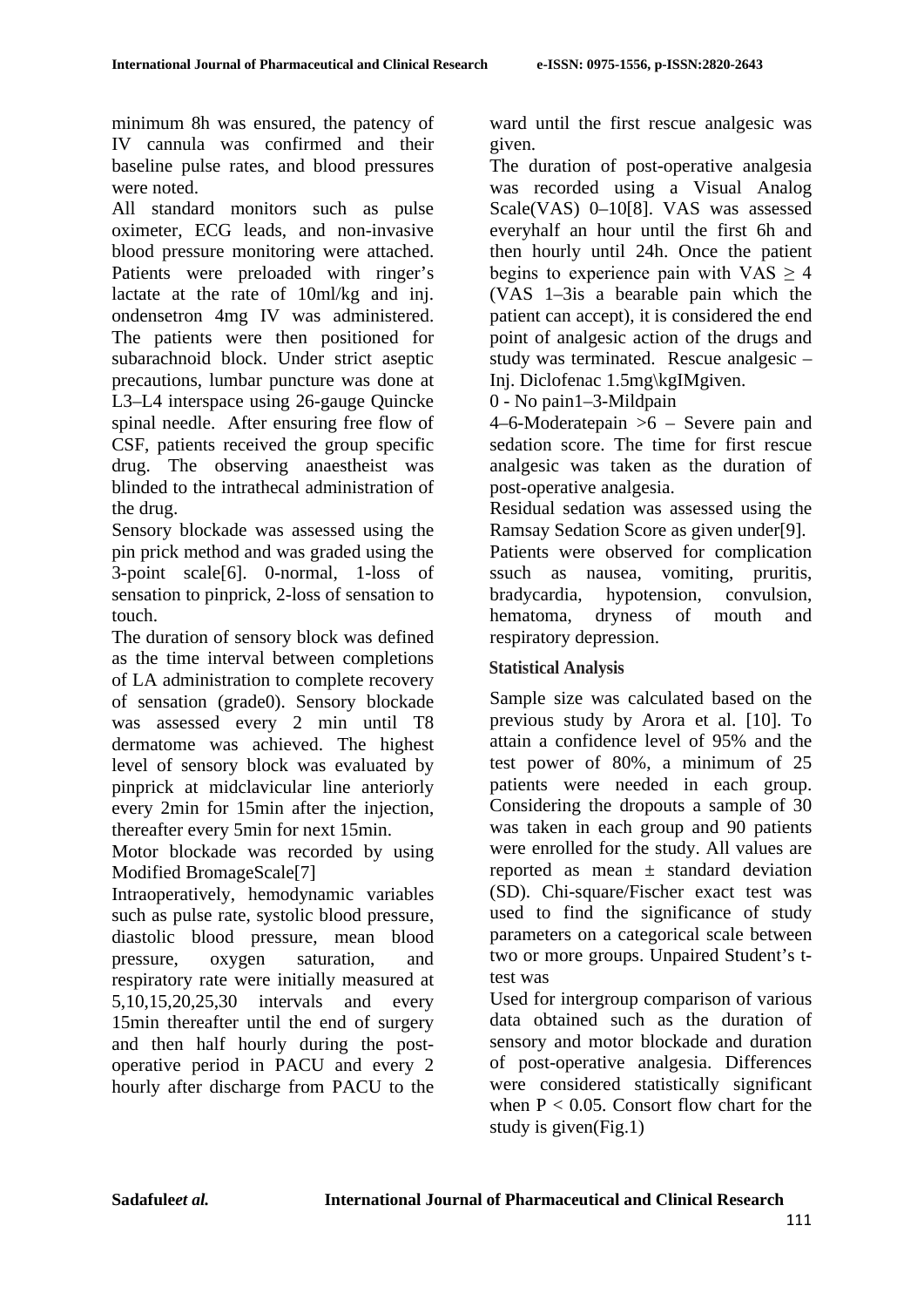

**Figure 1: consort flow chart for the study**

## **Results:**

By comparing the mean  $\pm$  SD and calculating unpaired t-test $(P>0.05)$ , there was no statistically significant difference in the demographic data of our study group (Table 1). The mean duration of sensory action of group B was longer  $436.93 \pm 9.61$ min than group C 321.52±7.12 min (P<0.00001). Similarly, the mean duration of motor action was also significantly longer in group B  $(404.21 \pm 13.37 \text{ min})$ than group  $C$   $(287.28 \pm 10.73 \text{min})$  with P<0.00001. The mean duration of postoperative analgesia in group B was  $512.5\pm 22.49$  and in group C was 390.86±27.65. This was also statistically significant (Fig.2). Similarly, the average

VAS scores were higher in group C than group B in early as well as late postoperative period. The total dose of rescue analgesic (Inj. Diclofenac 1.5 mg\kg IM given) required is depicted in the graph below (Fig.3).

All three groups exhibited side effects that were not statistically significant, P $>0.05$ (Table2). Ingroup C 12 patients of 29 had Intra-operative hypotension, whereas only 7 out of 29 patients in group B had hypotension. Ten patients in group B experienced PONV, whereas only 5 patients of 29 in group C complained of PONV. Somnolence was slightly higher in group B, 8 patients had sedation score of >3 in group B while 3 in group C.

**Table 1: Demographic Details**

|                     | Group A            | Group B           | Group $C$          | P value         |
|---------------------|--------------------|-------------------|--------------------|-----------------|
| Age (years)         | $34.52 \pm 11.82$  | $31.69 \pm 10.80$ | $32.0 \pm 10.22$   | $P=0.569$       |
|                     |                    |                   |                    | Not significant |
| BMI $(kg/m2)$       | $24.91 \pm 2.59$   | $24.32 \pm 2.21$  | $24.29 \pm 2.28$   | $P=0.536$       |
|                     |                    |                   |                    | Not significant |
| ASA I               | 17                 | 16                | 16                 |                 |
| П                   | 12                 | 13                | 13                 |                 |
| Duration of surgery | $106.62 \pm 14.31$ | $102.10\pm31.27$  | $101.83 \pm 15.49$ | $P=0.324$       |
|                     |                    |                   |                    | Not significant |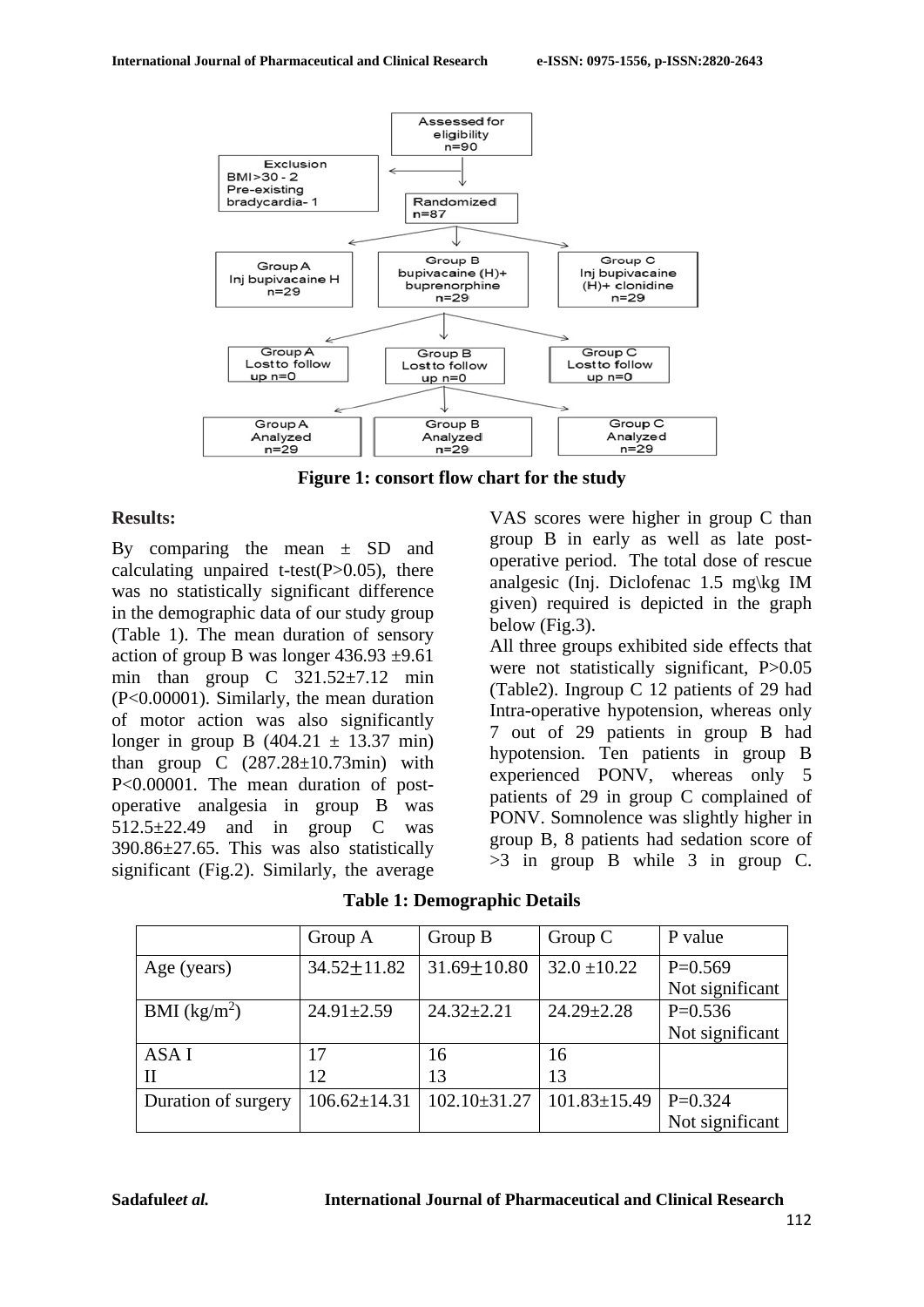

## **Figure 2: Duration of sensory and motor block**

|                                          | Group An=29   Group Bn=29   Group Cn=29 |  |
|------------------------------------------|-----------------------------------------|--|
| Bradycardia<60bpm                        |                                         |  |
| Hypotension<20% baseline                 |                                         |  |
| <b>PONV</b>                              |                                         |  |
| Somnolence Sedation score $\geq$ 3   NIL |                                         |  |
| Pruritis                                 |                                         |  |

#### **Table 2: adverse effects**



**Figure 3: The total dose required in 24hr**

#### **Discussion**:

Better post-operative analgesia with 30µgms of buprenorphine than 30 µgms of clonidine. To the best of our knowledge this the first study comparing 30 µgms of buprenorphine with 30 µgms of clonidine and using low doses of adjuvant demonstrated very promising results which can definitely be used in high risk (ASA III and IV) cases where the adverse effects of these drugs need to be avoided yet the extent of analgesia has to be prolonged. Buprenorphine is known to exert its action by binding to opioid receptors with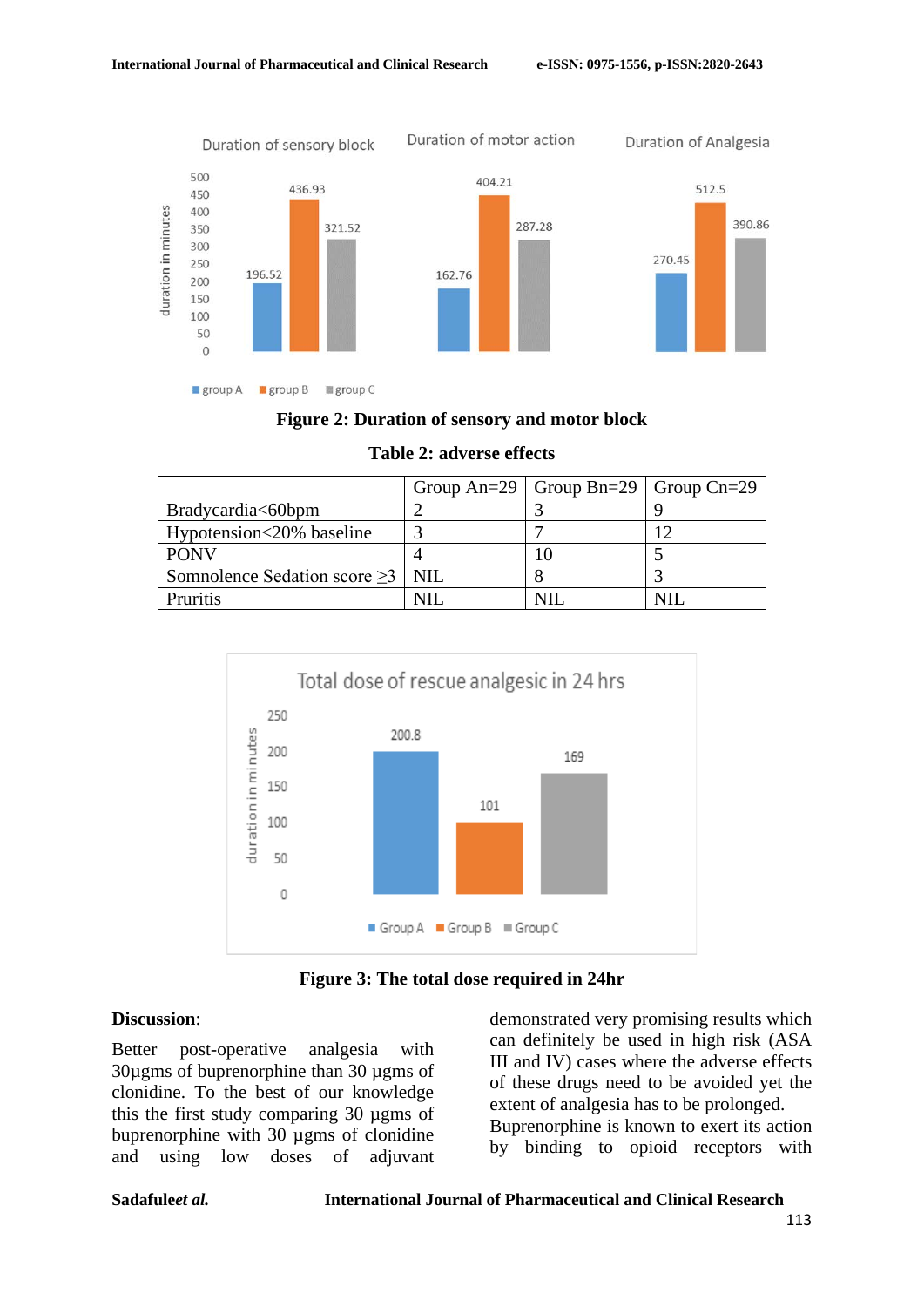especially high affinity for  $\mu$  and kappa receptors while some action is also exerted via delta receptors[11, 12]. Due to its lipid soluble characteristics buprenorphine is rapidly absorbed into the spinal venous plexus reducing the risk of respiratory depression associated with rostral spread[13].

Clonidine, after administration, affects arterial BP by its opposing action at multiple sites. Blood pressure typically decreases in hypertensive patients more than in normotensive patients. Clonidine also reduces heart rate partly by presynaptic mediated inhibition of norepinephrine release at the neuro receptor junction and partly by a vagomimetic effect[5]. Also, combining α2-adrenergic receptor agonists with LA can potentially increase the degree of sympatholysis and result in hypotension. Clonidine is believed to prolong the motor blockade produced by local anesthetic agents by local vasoconstriction action on vascular smooth muscle( $\alpha$ -receptors), which decreases absorption of local anesthetic from subarachnoid space there by prolonging the duration of action[14,15,16].

Arora et al. also, in their study had compared similar doses of 50 mcg of buprenorphine and 50mcg clonidine as adjuvant to bupivacaine in lower limb orthopedic surgeries in ASA I and II patients[10].

Pravinet al. used 60 mcg of both clonidine and buprenorphine each as adjuvant to 15 mg bupivacaine for intrathecal administration and noted that buprenorphine provided longer duration of post-operative analgesia when compared to clonidine (818.9  $\pm$  135 min vs. 686.5  $\pm$ 41.9min) [16]. While the average duration of analgesia with buprenorphine and clonidinein our study was 512.5 min and390.86 min, respectively. The reduced duration of analgesia in our study as compared to the study by Pravin et al. reflects a dose dependent increment in duration of analgesia by both drugs.

Ramya et al. studied 45 mcg of buprenorphine and 22.5 micrograms of clonidine in subarachnoid block and reported a longer pin free period with buprenorphine [17]. The duration of postoperative analgesia reported was similar or rather lesser (448.47  $\pm$  78.08 min) than the duration inferredin our study (512.5 min). Hence, it can be concluded that lower dose of buprenorphine can be used to provide similar post-operative analgesia as with a 1.5 times higher dose, while the dose of clonidine projected a dose dependent potentiation of duration of analgesia when compared to the study by Ramya et al. At the offset of longer duration of analgesia, the associated adverse effects also show a rise. In their study, they report an incidence of PONV in 17.5% in buprenorphine group while 7.5 %in clonidine group. The VAS scores in concurrence with duration of pain free period showed lower scores with buprenorphine in comparison to clonidine, while the scores in control group were high as expected in the early postoperative period.

Borse et al. studied 150mcg of buprenorphine with bupivacaine and reported lower VAS scores when buprenorphine was added[18]. Grandhe et al. studied two different doses of clonidine and reported a dose dependent improvement in VAS scores with higher doses of clonidine[15]. They concluded that patients treated with 1.5mcg/kg clonidine had lower VAS scores than patients treated with 1mcg/kg clonidine.

We studied the influence of study drugs on hemodynamic parameters and found that the clonidine causes more of hypotension and bradycardia while buprenorphine was more efficient in maintaining hemodynamic parameters.

Pravin et al. reported hypotension in 2.5% patients and bradycardia in 5% cases of the study population. They had used 60 mcg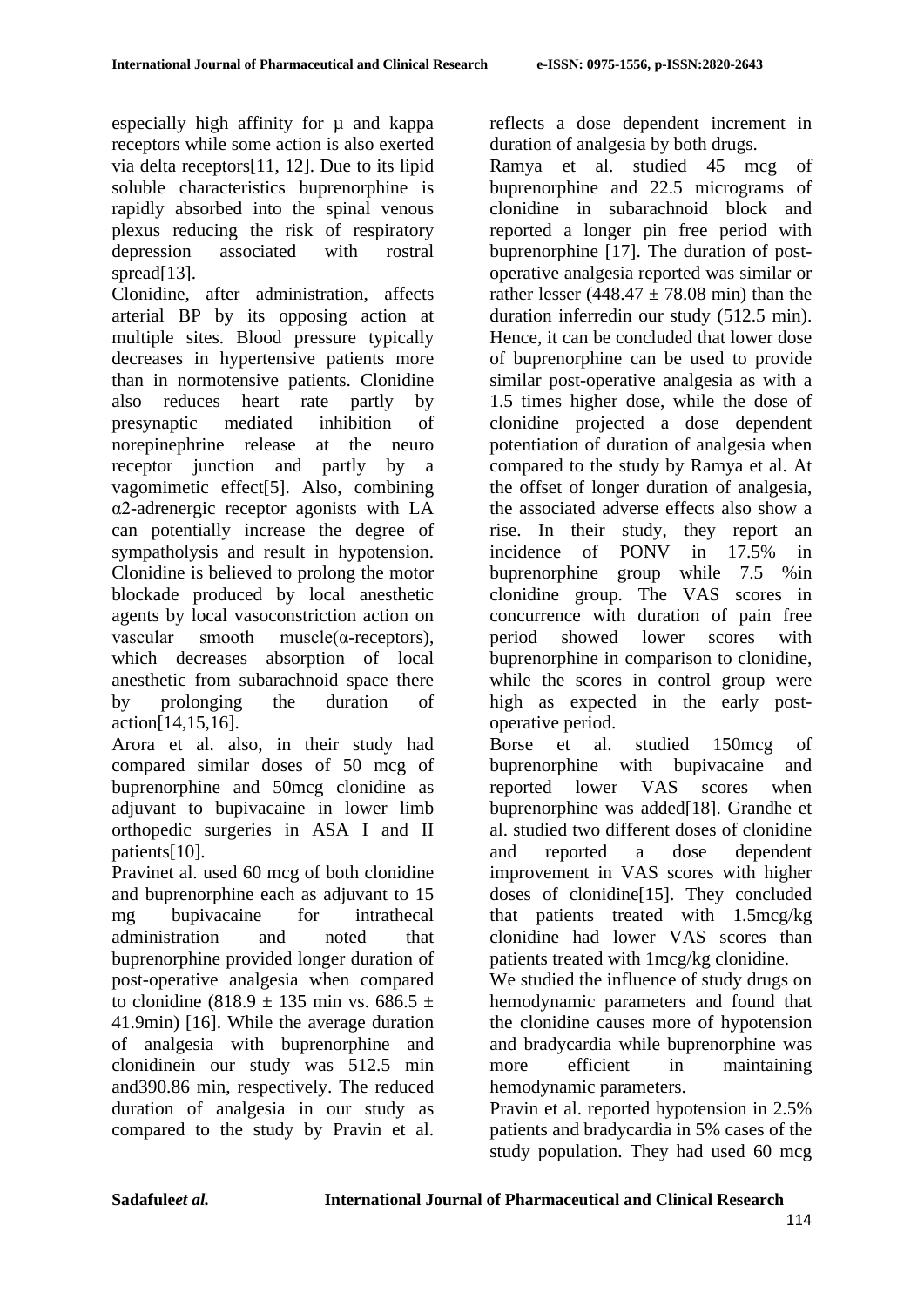of both buprenorphine and clonidine in lower limb orthopedic surgery. Thakur et al. compared two doses of clonidine and reported a more pronounced hypotension with 30 mcg of clonidine when compared to 15 mcg of clonidine[4]. The dose of 15mcg does not potentially prolong the duration of postoperative analgesia hence not advisable though the incidence of hypotension is less.

The adverse effects encountered with buprenorphine are those of somnolence and PONV. The incidence of hypotension and bradycardia are not notable. In our study, 12% cases in buprenorphine group had sedation score of 4 or more while 5% patients of clonidine group had sedation score of 3 or more. Pathak and Engti studied 75 mcg buprenorphine with fentanyl for subarachnoid block and reported higher sedation scores with buprenorphine[1]. Pravin et al. reported somnolence in 7.5% patients of buprenorphinegroup and 2.5% cases of clonidine group.[19]

Total consumption of rescue analgesic is significantly reduced in buprenorphine group when compared to clonidine group and control group. Ramya et al. also reported similar results in their study where 66% cases of buprenorphine group demanded 2 doses of rescue analgesic while 77% cases of clonidine group needed 3 doses of rescue analgesics.

We authors accept certain limitations of the study. Studies with larger sample size including ASA III and IV cases need to be conducted. Furthermore, the onset of sensory and motor block was not considered as a study parameter which needs to be studied with such lower doses of adjuvant.

# **Conclusion**

To conclude, 30mcg of buprenorphine is more effective than 30 mcg clonidine in potentiating subarachnoid block when used as adjuvant to 0.5% bupivacaine (H) in lower limb orthopedic surgeries. The incidence of hypotension and bradycardia was lower in buprenorphine group when compared to clonidine, while the complaints of PONV andsedation were more in buprenorphine group than clonidine but not significant enough to hamper post-operative ambulation.

## **References:**

- 1. Dr. DebaGopalPathak, Dr. Peter Engti. A comparative study of the effects of intrathecal hyperbaric Bupivacaine with buprenorphine and hyperbaric bupivacaine with fentanyl in spinal anaesthesia for lower abdominal and lower limb surgeries. Paripex- Indian journal of research.Vol.9,3(2020).
- 2. Kim NY,Kim SY, Ju HM, Kil HK. Selective spinal anesthesia using 1mg of bupivacaine with opioid in elderly patients for transurethral resection of prostate. Yonsi MedJ: 2015 March: 56(2): 535-42.
- 3. Khanna IK, Pillarisetti S: Buprenorphine – an attractive opioid<br>with underutilized potential with underutilized intreatment of chronic pain. J Pain Res2015; 8:859–870.
- 4. Thakur, Anil et al. "Intrathecal clonidine as an adjuvant to hyperbaric bupivacaine in patients undergoing inguinal herniorrhaphy: A randomized double-blinded study." Journal of anaesthesiology, clinical pharmacology vol.29,1(2013):66-70.
- 5. Eisenach J, De Kock M, Klimscha W. Alpha2- Adrenergic agonists for regional anesthesia: a Clinical review of clonidine (1984-1995). Anesthesiology1996; 85:655-74.
- 6. Khairnar P, Agarwal M, Verma UC, Kumar R. comparative efficacy of ropivacaine and levobupivacaine in combined femoral and lateral femoral cutaneous nerve block with adjuvant magnesium for post-operative analgesia. Indian J Anaesth2016;60:584-9.
- 7. Breen TW, Shapiro T, Glass B, Foster-